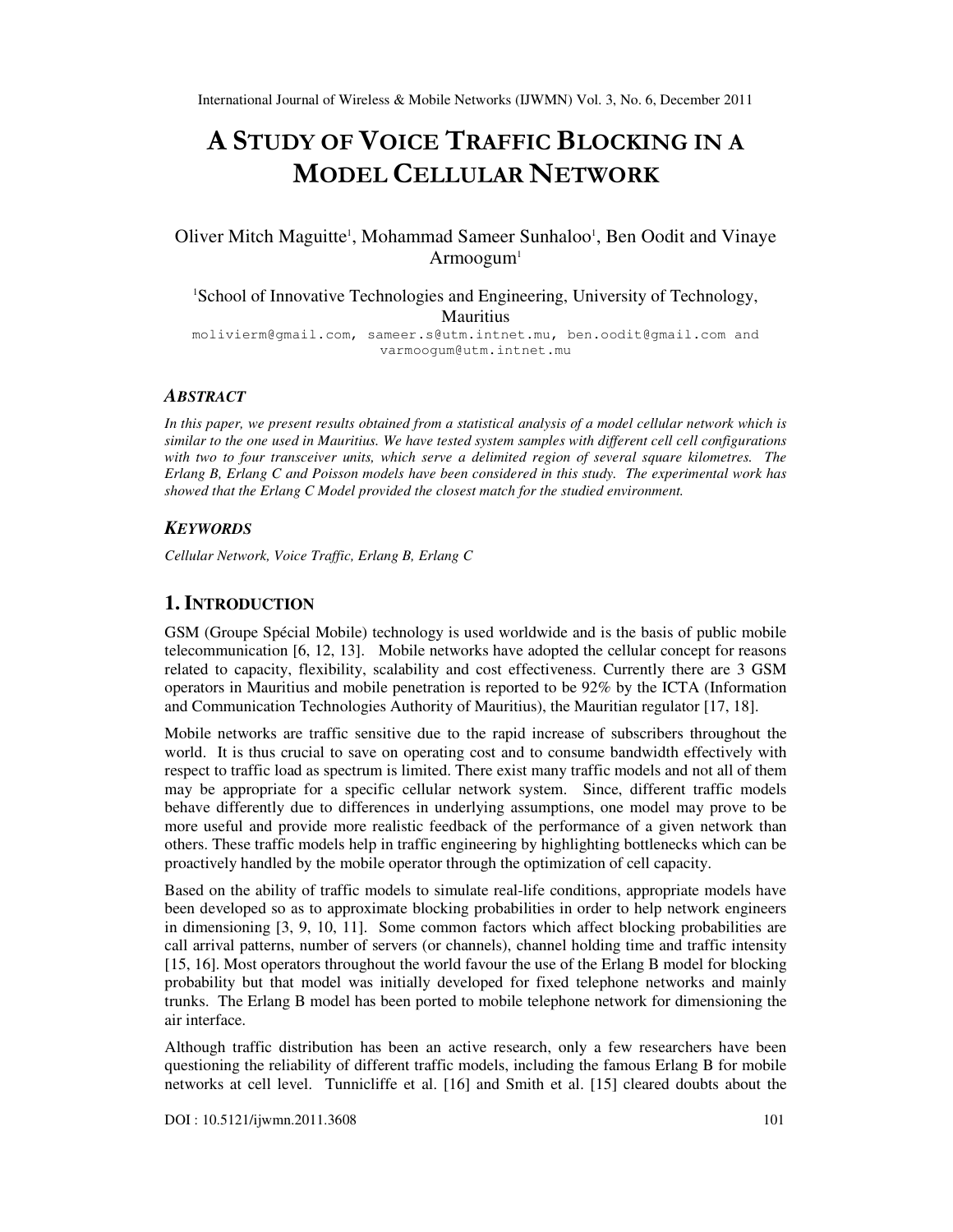accuracy of using a single model, like Erlang B model, to evaluate call blocking. Investigations of several parameters like arrival rate, mean holding time, with varying sample size and network resources have led to the conclusion that Erlang B is not appropriate for cells with less than 12 traffic channels as blocking tends to be over estimated. However, Erlang B does provide a good model for cells with number of channels greater than  $12$  and with blocking rate above  $1\%$ .

In this paper, we investigate the appropriateness of various models, including the Erlang B model, for the estimation of blocking at the air interface of a model mobile network. The focus is on the voice call class of service.

# **2. RELATED WORK**

The distribution of channels holding and inter-arrival times were analyzed using real-life data by Jedrzycki and Leung [8]. They observed that calls which had been handoff from previous cells had low holding times. Weak signals were another cause of calls handoff. The holding time followed a lognormal distribution and not a negative exponential distribution. However, call inter-arrival times followed approximately a negative exponential distribution.

Rappaport and Lon-Rong Hu [14] studied the concept of layered cells, in which different cells help with the traffic load at various levels. Different parameters like blocking, carried traffic, forced terminations and handoff failures were observed. The aim was to find improvements on coverage which could be achieved with more capacity. It was noted that frequency reuse was more efficient with smaller cells. They also considered handoff interruption. Through simulations with different cell layers, it was noted that both the higher and the lower layers could be helpful to each other in reducing congestion under low and moderate offered traffics.

Land to mobile communications and mobile to mobile calls based on Erlang and Engset were studied by Baky and Ackroyd in 1981 [1]. Calls in the same cell were considered. We note that in reality calls are between cells of different base stations. They derived formulae for measuring congestion in a single cell. It was noted that average traffics gave a better picture of blocking probabilities as in real-life different types of calls are mixed. In 1982, Baky and Ackroyd studied a multi cell mobile radio telephone system in view of deriving formulae related to congestion [2]. They considered calls towards other networks, to mobile phones in other locations and calls to mobiles served by the same cell. The main concern of the study was to minimize congestion within a radio mobile telephone system. The study was made on 30 cells and it was found that dynamic channel allocation resulted in more congestion compared to fixed allocation.

In [7], Jabbari studied a new generation of networks by considering various parameters including voice service. He investigated about the strength of signal and propagation variation for a micro cell located in a region. He also presented an overview of different factors concerning mobility and layers. A model based on fluid flow assumptions was used to have a better system capacity based on parameters like traffic carried and different blocking probabilities.

Guerin performed simulations with some assumptions, like mobility of mobile phones towards a fixed direction, to investigate about channel occupancy, the distribution of holding time and to derive a model for channel occupancy [5]. It has been noted that channel occupancy is exponential even when mobile phones move across the cells. This study did help to make proper dimensioning and better estimation of handoff traffic.

In this paper, we concentrate on the voice traffic and the performance of network for standard cells using less than 5 transceiver units.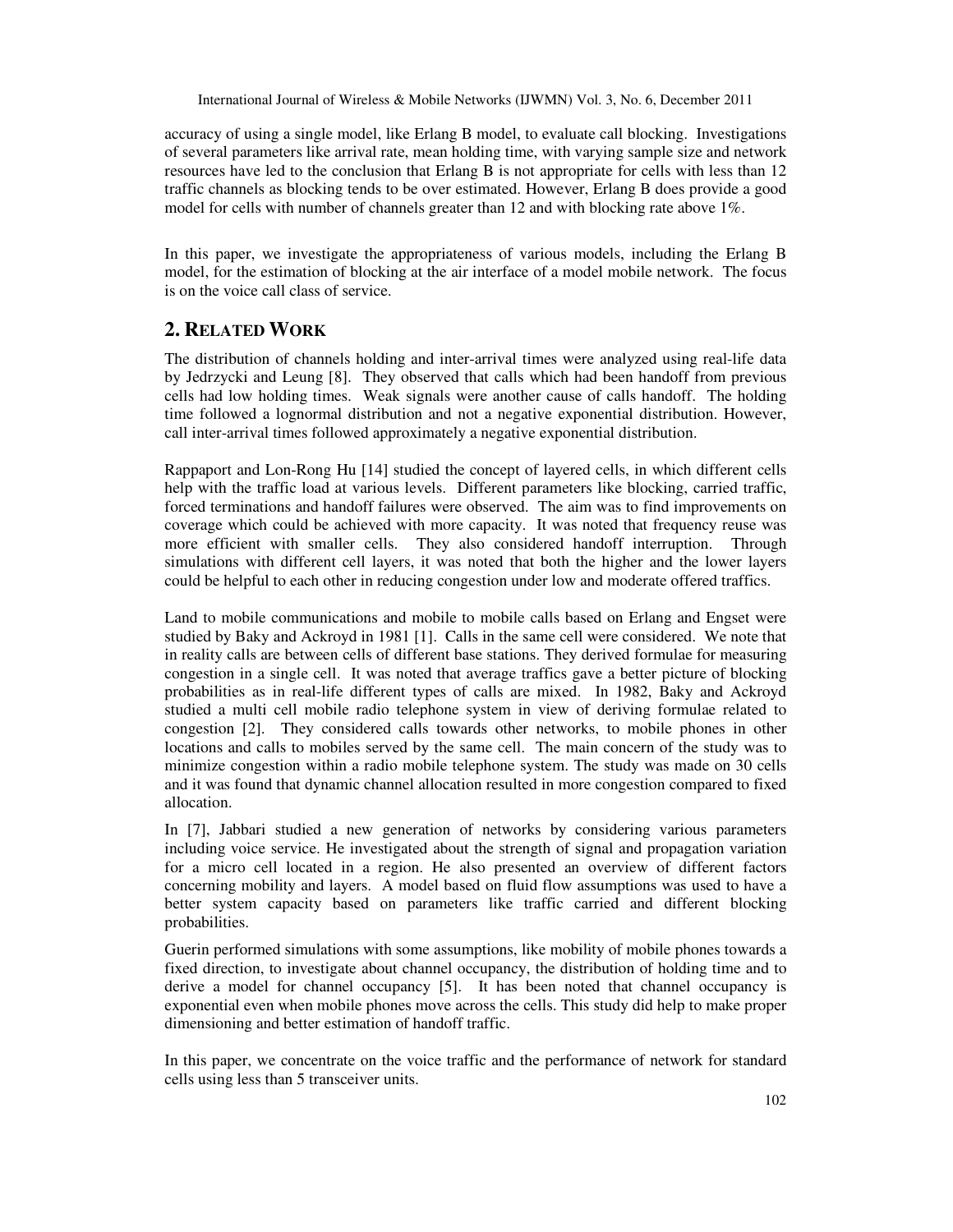## **3. MODEL CELLULAR NETWORK**

We consider a model cellular network, where generated traffic measurement is close to real life conditions. The measurements in real life are typically obtained from the Base Station Subsystem Performance Management System, part of the OSS (Operation and Support System), following the parsing of scanner files containing cell level counters. Voice traffic in different clutter categories as described in Table 1 was analyzed.

|             | Rural | Urban |
|-------------|-------|-------|
| Commercial  |       |       |
| Residential |       |       |

Table1. Number if cells in different clutters

The model network consisted of standard cells with the number of transceiver units ranging from two to four. For any standard cell to work it is mandatory to have one broadcast and at least one signalling channel configured and the others configured as traffic channels. For instance, 2 Transmitter/Receiver (Transceiver) TRX consists of 14 Traffic Channels (TCH) whilst 4 TRX consists of 28 TCH. Each channel is mapped onto a time slot. The cells are located in different regions and thus are able to sample varying traffic patterns.

#### **3.1. Physical Layout of Scenario**

The layout configuration of our model network is listed in Tables 2 and 3, where BCCH means Broadcasting Control Channel (Control Info), PDCH represents Packet Data Channel (Data Traffic) and SDCCH stands for Slow Dedicated Control Channel (Signalling).

Table2. Cells configuration for control channels and respective clutter serving with one BCCH.

| Location         | <b>TRX</b>     | <b>SDCCH</b> | <b>Physical TCH</b> | <b>Logical TCH</b> |
|------------------|----------------|--------------|---------------------|--------------------|
| $C$ RR $0$       | 3              | 1            | 22                  | 33                 |
| CRR1             | 3              | $\mathbf{1}$ | 22                  | 33                 |
| CRR <sub>2</sub> | 3              |              | 22                  | 33                 |
| LRR0             | $\overline{c}$ |              | 14                  | 14                 |
| LRR1             | $\overline{c}$ | 1            | 14                  | 24                 |
| LRR <sub>2</sub> | $\overline{c}$ |              | 14                  | 24                 |
| ZRR0             | $\overline{c}$ |              | 14                  | 14                 |
| ZRR1             | $\overline{2}$ |              | 14                  | 14                 |
| ZRR2             | $\overline{c}$ | 1            | 14                  | 14                 |
| WRC0             | $\overline{c}$ |              | 14                  | 14                 |
| WRC1             | $\overline{c}$ | $\mathbf{1}$ | 14                  | 24                 |
| WRC <sub>2</sub> | $\overline{4}$ | 3            | 28                  | 53                 |
| D RC0            | $\overline{c}$ |              | 14                  | 14                 |
| DRR1             | $\overline{c}$ | 1            | 14                  | 14                 |
| <b>D</b> RR 2    | $\overline{2}$ | 1            | 14                  | 14                 |
| A UR 0           | $\overline{2}$ | 1            | 14                  | 14                 |
| <b>BUC0</b>      | $\overline{c}$ |              | 14                  | 14                 |
| B UC 1           | $\overline{c}$ |              | 14                  | 14                 |
| BUC <sub>2</sub> | $\overline{c}$ |              | 14                  | 14                 |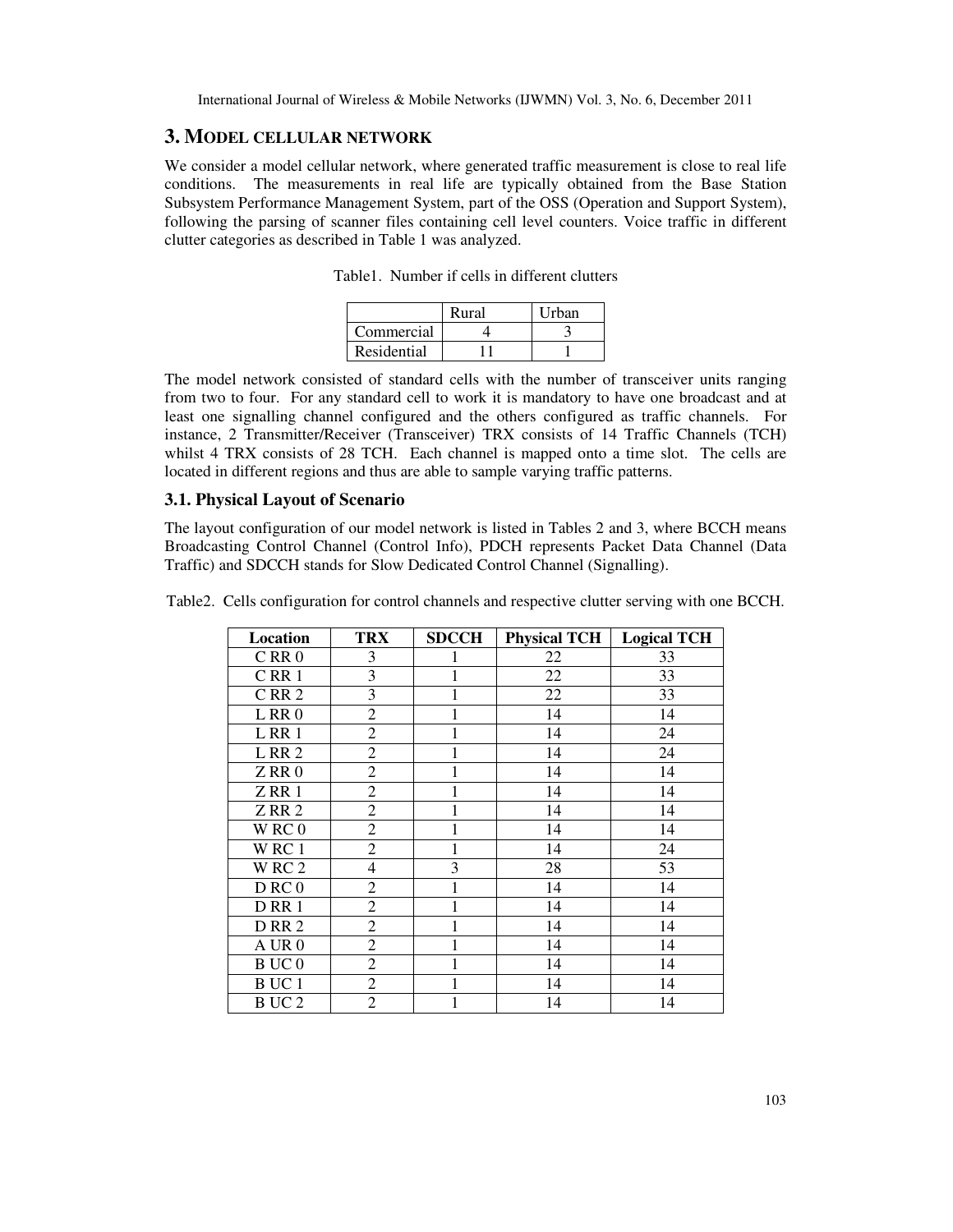| Location          | <b>Clutter</b> | Area        | <b>Logical TCH</b> |
|-------------------|----------------|-------------|--------------------|
| CRR <sub>0</sub>  | Rural          | Residential | 22                 |
| CRR1              | Rural          | Residential | 22                 |
| CRR <sub>2</sub>  | Rural          | Residential | 22                 |
| LRR0              | Rural          | Residential | 14                 |
| LRR1              | Rural          | Residential | 14                 |
| L RR 2            | Rural          | Residential | 14                 |
| ZRR0              | Rural          | Residential | 14                 |
| ZRR1              | Rural          | Residential | 14                 |
| ZRR2              | Rural          | Residential | 14                 |
| WRC0              | Rural          | Commercial  | 14                 |
| WRC 1             | Rural          | Commercial  | 14                 |
| WRC <sub>2</sub>  | Rural          | Commercial  | 28                 |
| D RC0             | Rural          | Commercial  | 14                 |
| <b>D</b> RR 1     | Rural          | Residential | 14                 |
| <b>D RR 2</b>     | Rural          | Residential | 14                 |
| $A$ UR $0$        | Urban          | Residential | 14                 |
| B UC 0            | Urban          | Commercial  | 14                 |
| B UC 1            | Urban          | Commercial  | 14                 |
| B UC <sub>2</sub> | Urban          | Commercial  | 14                 |

Table3. Logical traffic channel configuration per cell considering half rate activation with respective clutter.

## **3.2. Physical Topology of Selected Network**

Our model network simulates a mountainous topology. Target threshold for this segment is 5% Grade of Service which is acceptable taking in consideration the landscape and access facility to the sites. In Figures 1 and 2, the topology and coverage zone of the cells used for the experiments are shown.



Figure 1. Topology of model network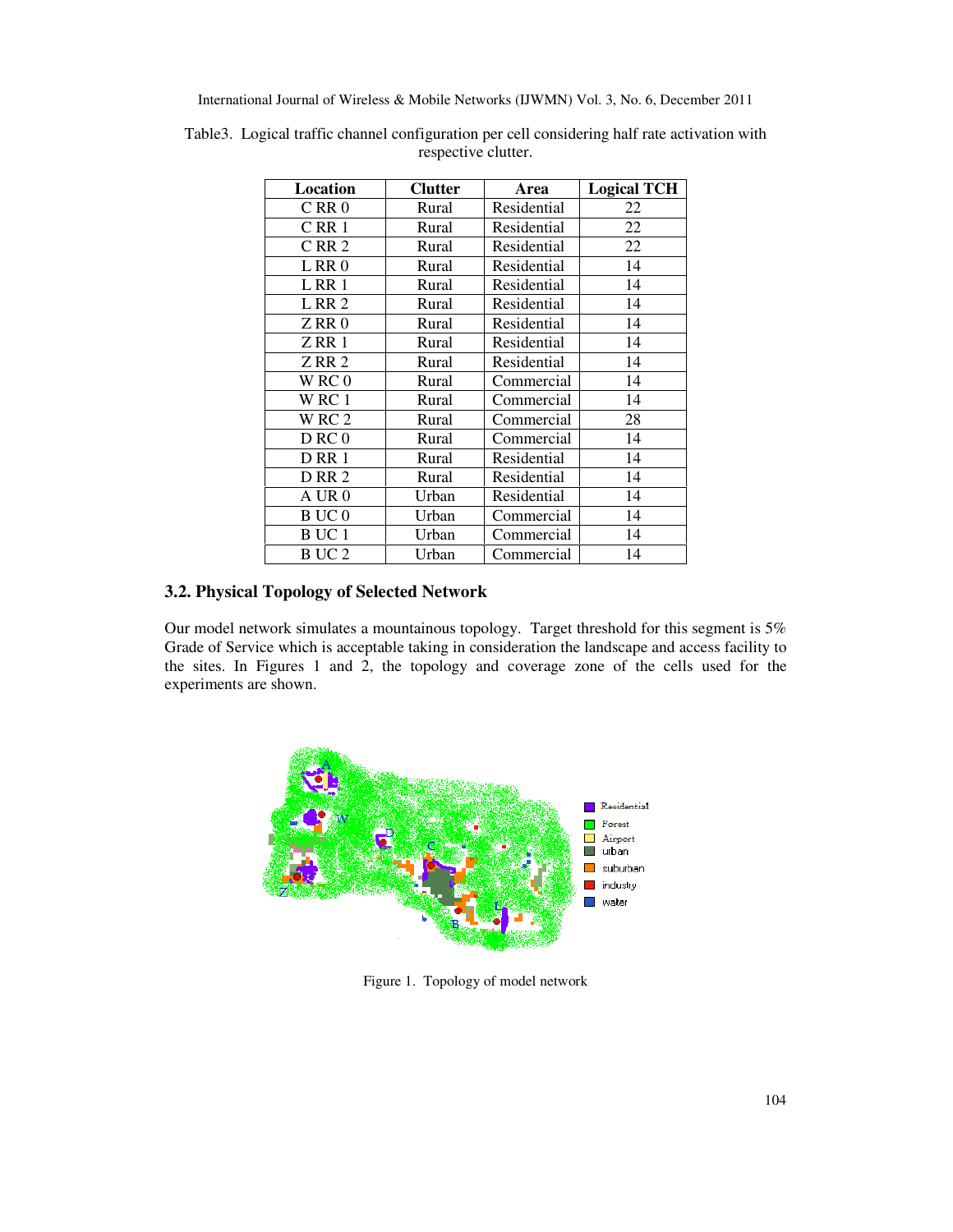

Figure 2. Coverage zone of model network

We note that the residential regions C, D, L, W and Z include rocky valleys with steep slopes and forest. There is also a nature park surrounded by forests. The residential zones A and B are more developed, with location B being mainly a commercial zone with many shops and major banks in the surroundings. An airport is situated near Location A.

#### **3.3. Measurement**

Traffic measurement files for the model network had to be captured over several days on an hourly period from the BSS (Base station subsystem) and transferred to the OSS (Operation and Support System) performance monitoring tool. Individual cell KPI (Key Performance Indicator) were obtained and processed from the individual hourly measurement traffic files. To ensure the model network performance is not altered, only routine maintenance was performed with no modification to antenna settings and cell configuration, which led to constant and standard sampling with the only variation of subscribers which perform calls in a random and uncontrolled manner.

## **4. TRAFFIC MODELLING**

Among the various types of traffic models which exist, only some are commonly employed in real life environment by operators based on arrival rate within the network. The models help operators to know about the blockings faced by users within their networks [4, 15, 16]. The different types of traffic model are discussed below.

Traffic Intensity is related to average call duration multiply by the average number of call requests and is measured in a dimensionless unit which is the Erlang. When one radio resource channel is utilized for one hour, it is said that 1 Erlang of traffic has flowed through. Clearly,

$$
A_C = \lambda h,
$$

where

- $A_C$  is the traffic intensity in Erlang generated by each user,
- *h* is the average duration of a call measured in hour and
- $\bullet$   $\lambda$  is the average number of call requests per hour.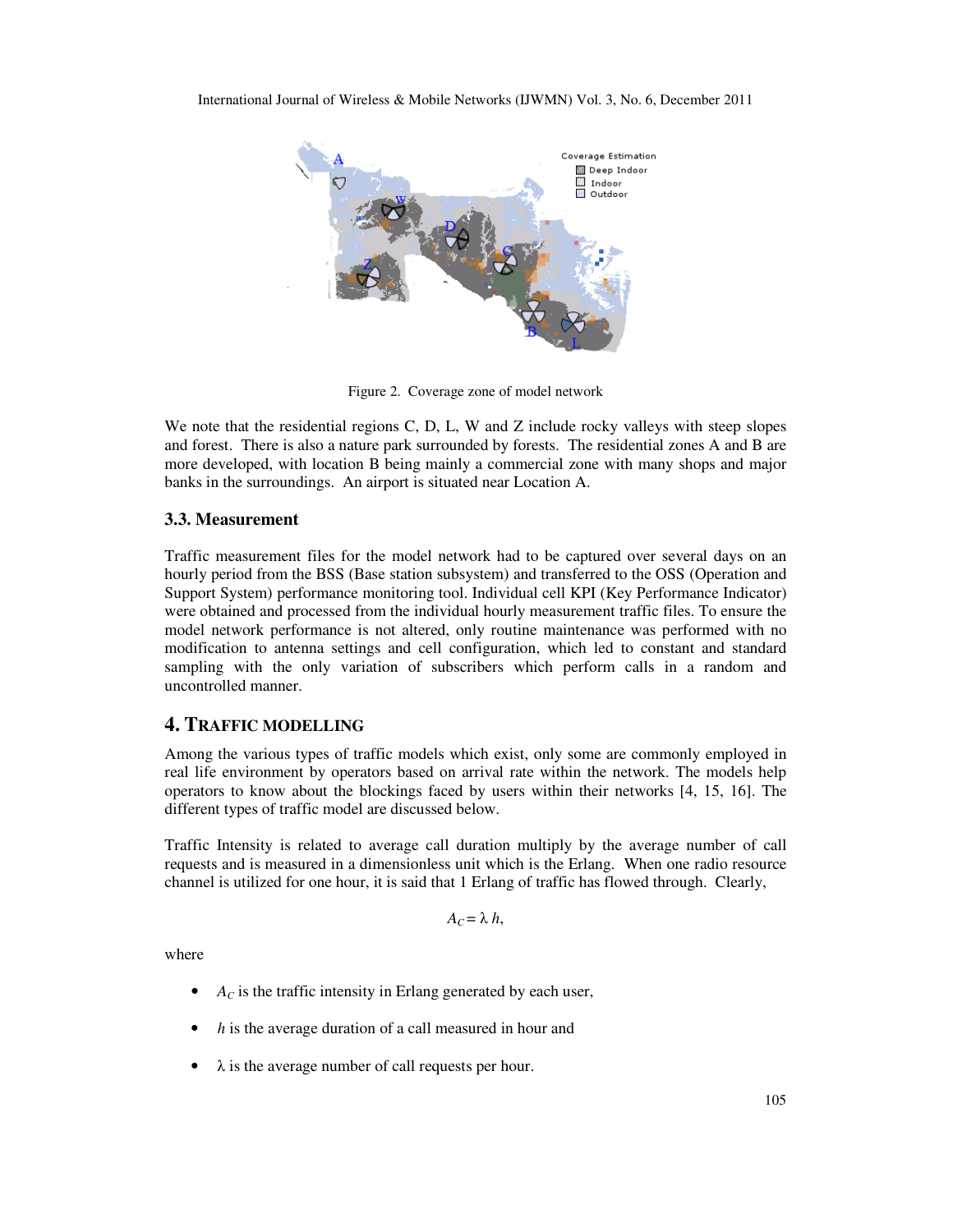#### **4.1. Erlang B**

Erlang B is a distribution originally used by Public Switched Telephone Network to dimension trunks. However, it is also applicable to mobile telephone network dimensioning of air interface. This model is employed when callers do not reattempt when they face a block call as the system reroute the call so as it does not return to the original cell where call is initiated. In the Erlang B model, it is assumed that the number of sources is infinite, calls arrive randomly and are served in order of arrival, blocked calls are lost and holding times are exponentially distributed. The Erlang B loss probability  $B_B$  is given by



where *N* and *A* denote the number of trunks available in resource group and traffic offered to group in Erlangs, respectively.

#### **4.2. Erlang C**

The Erlang C model is popular in networks where queuing is applied. Calls are not rerouted as in the case of the Erlang B model, but are put in a waiting queue until resources are free for call to be processed or queue time expires. Thus, in the Erlang C model, blocked calls are delayed. The relationship between  $B_B$  and the Erlang C probability of blocking  $B_C$  is given by

$$
B_C = \frac{NE_B}{N - A(1 - B_B)}.
$$

It should be noted that when resources start to be unavailable, for the Erlang C model the blocking rate is higher as it take in consideration the number of instances in the queue and the resources utilized.



Figure 3. Traffic model comparison with limited servers (7 TCH).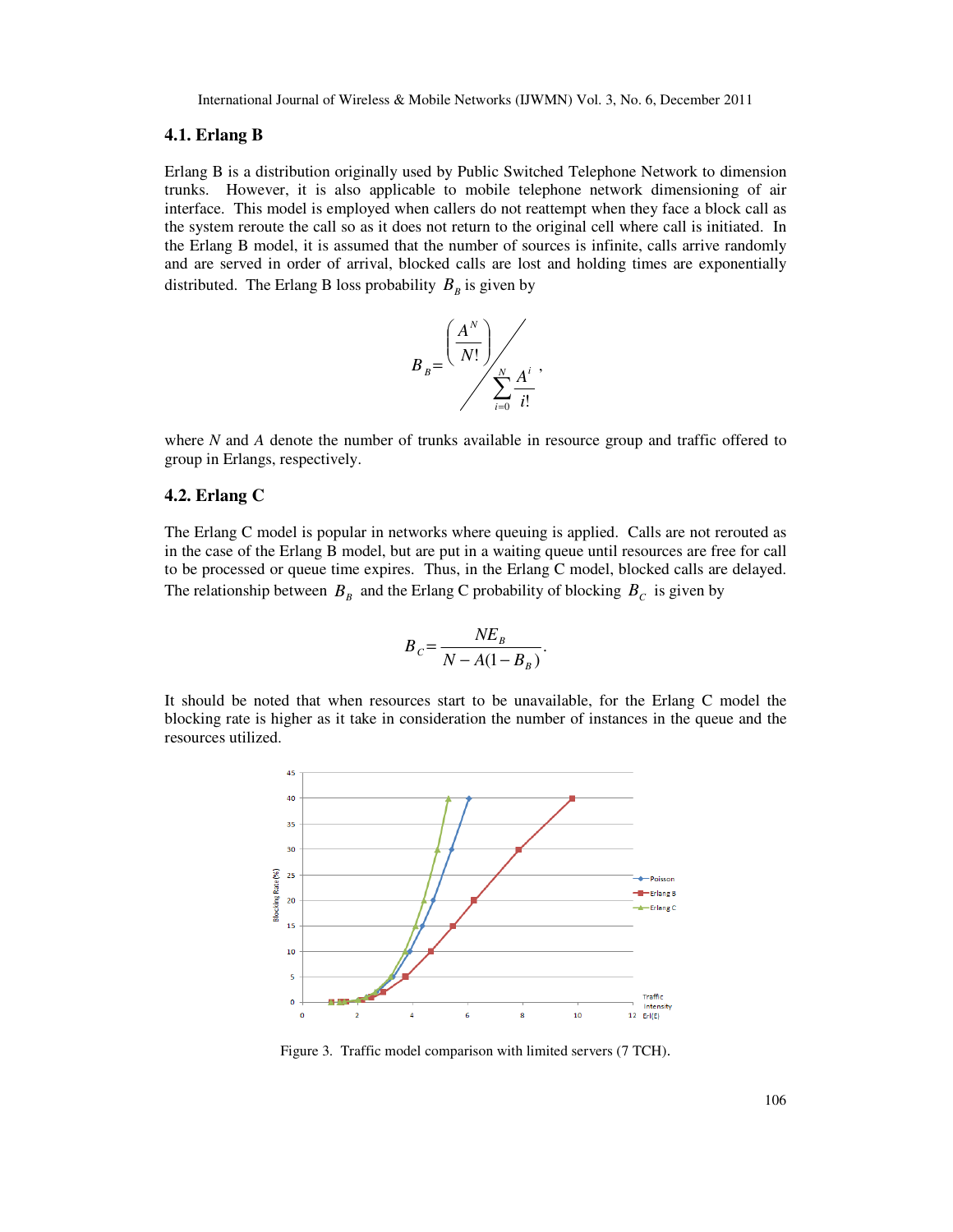International Journal of Wireless & Mobile Networks (IJWMN) Vol. 3, No. 6, December 2011



Figure 4. Traffic model comparison with huge number of servers (90 TCH).

Figures 3 and 4 show that Erlang C for any cell with more than 14 channels installed behaves nearly like the Poisson traffic model. Erlang C behaves as Erlang B as long as the channel in busy state does not reach number of channel installed. When there is no blocking, Erlang C behaves similarly to Erlang B as seen in Figure 3 and 4.

## **5. NETWORK BEHAVIOUR AND ANALYSIS OF DATA**

In this section, measured blockings are compared with theoretical values based on the traffic models, Erlang B and Erlang C depending on system being investigated. The sample size of the measured values has been made over a period for the same cell with no alteration to both the physical equipments and logical parameters, ensuring that the test bed being in the same condition for the sampled period. Figure 5 illustrates the arrival rate over a 24 hour period. In practice, the study of the arrival instances at a finer granularity is hard to obtain as it involves a huge load on the Operation Support Subsystem and network equipment storing the scanner files. Thus, we considered values for a day only.



Figure 5. Call arrivals per minute and per hour.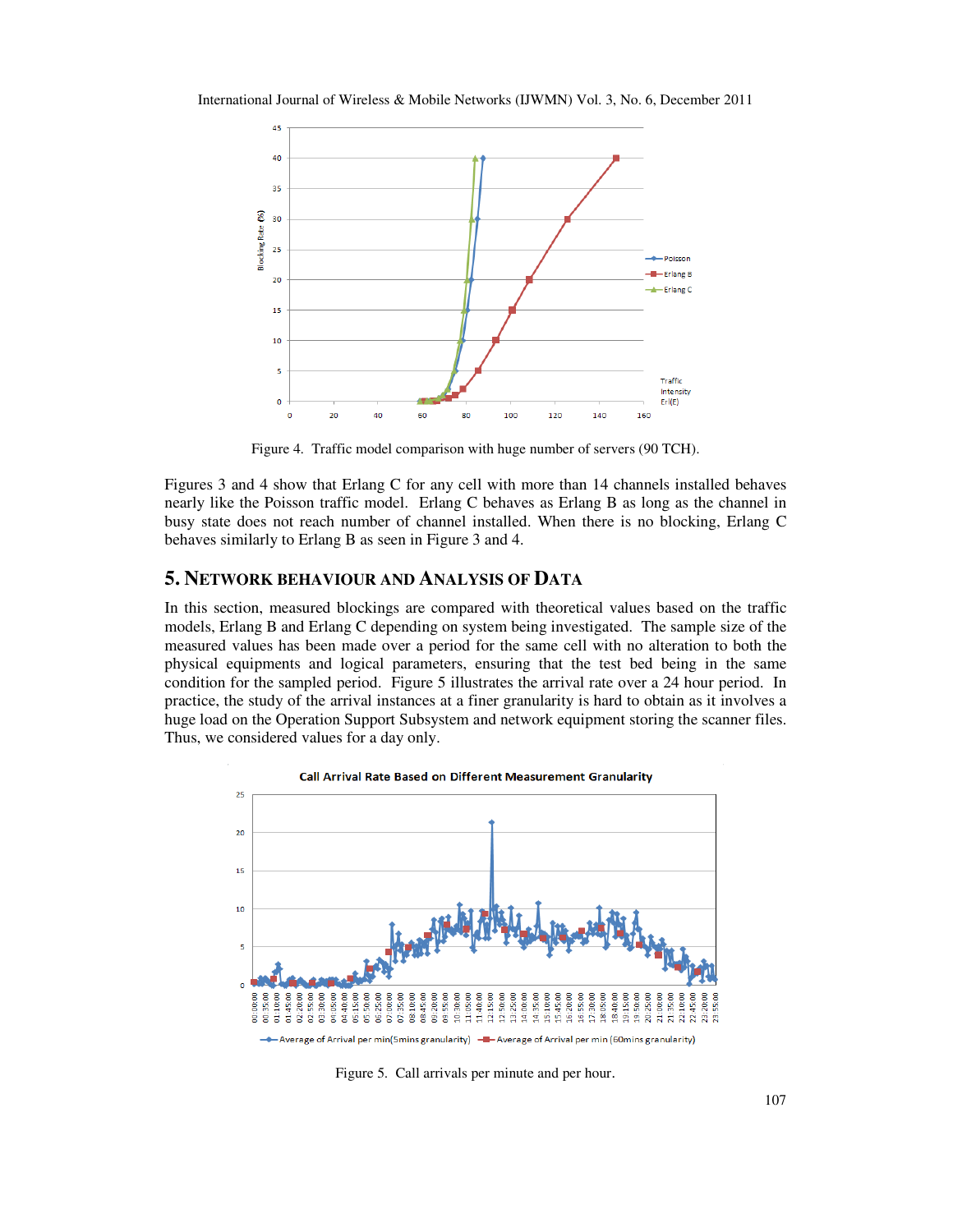In Figures 6 and 7, the plots of blocking probability against traffic intensity for cells with 14 and 33 voice channels, respectively, are given. Due to the dynamic nature of the network and features implemented, it can be noticed that more traffic is carried with less blocking for some instances, but most of the time adhere to the assumptions made.



Figure 6. Graph of blocking rate against traffic intensity of collected data, Poisson, Erlang B, Erlang C for 14 TCH cells.



Figure 7. Graph of blocking rate against traffic intensity of collected data, Poisson, Erlang B, Erlang C for 33 TCH cells.

#### **5.1. Data Analysis**

In this section, the data captured from the Operation Support Subsystem is analysed in details and selected graphs are plotted to illustrate the trend and comparison of measured against theoretical values. The network segment has different cells with 2, 3 and 4 TRX.

First we consider 14 TCH cells. As shown in Figure 6, the Erlang C theoretical value lies midway in most cases. There are some values which do not follow the Erlang C model but this can be explained by the use of GSM features to manage load in cells. The Erlang B Model is not proper as measured blocking is higher than the hypothetical values. Each point referred as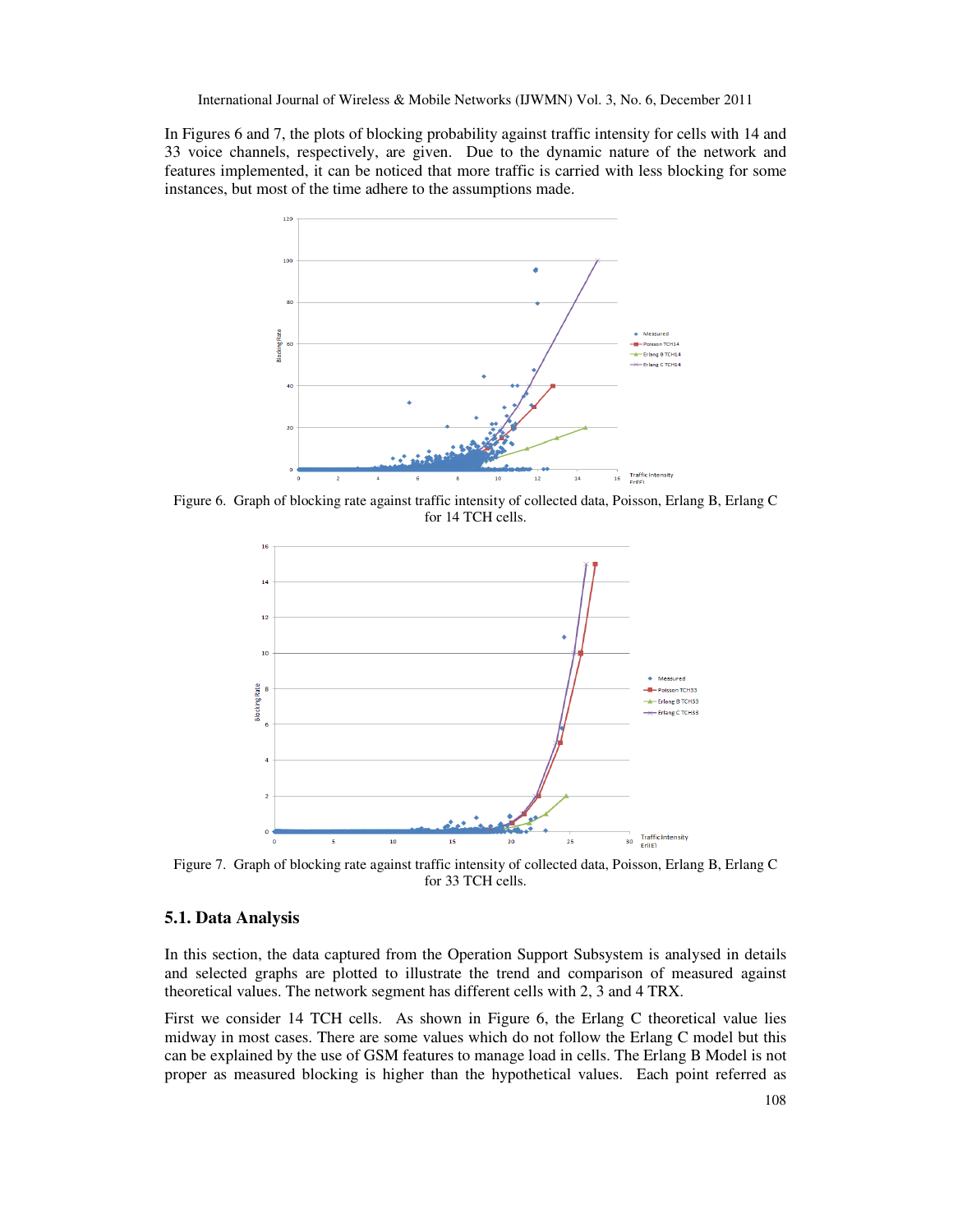measured represent a measured value captured during the sampling duration and is usually archived by the Key Performance Indicator (KPI) system.

Figure 8 shows a 95% confidence interval calculated based on the measured information. It can be seen clearly that the Erlang C model for this class of cells with 14 TCH fit within the confidence limits.



Next, we consider 53 TCH cells. The graph of blocking probability against traffic intensity is given in Figure 9.



Figure 9. Graph of blocking rate against traffic intensity of collected data, Poisson, Erlang B, Erlang C for 53 TCH cells.

Figure 10 shows the confidence interval calculated based on the measured information. It can be seen clearly that the Erlang C model for cells with 53 TCH also fit within the confidence limits.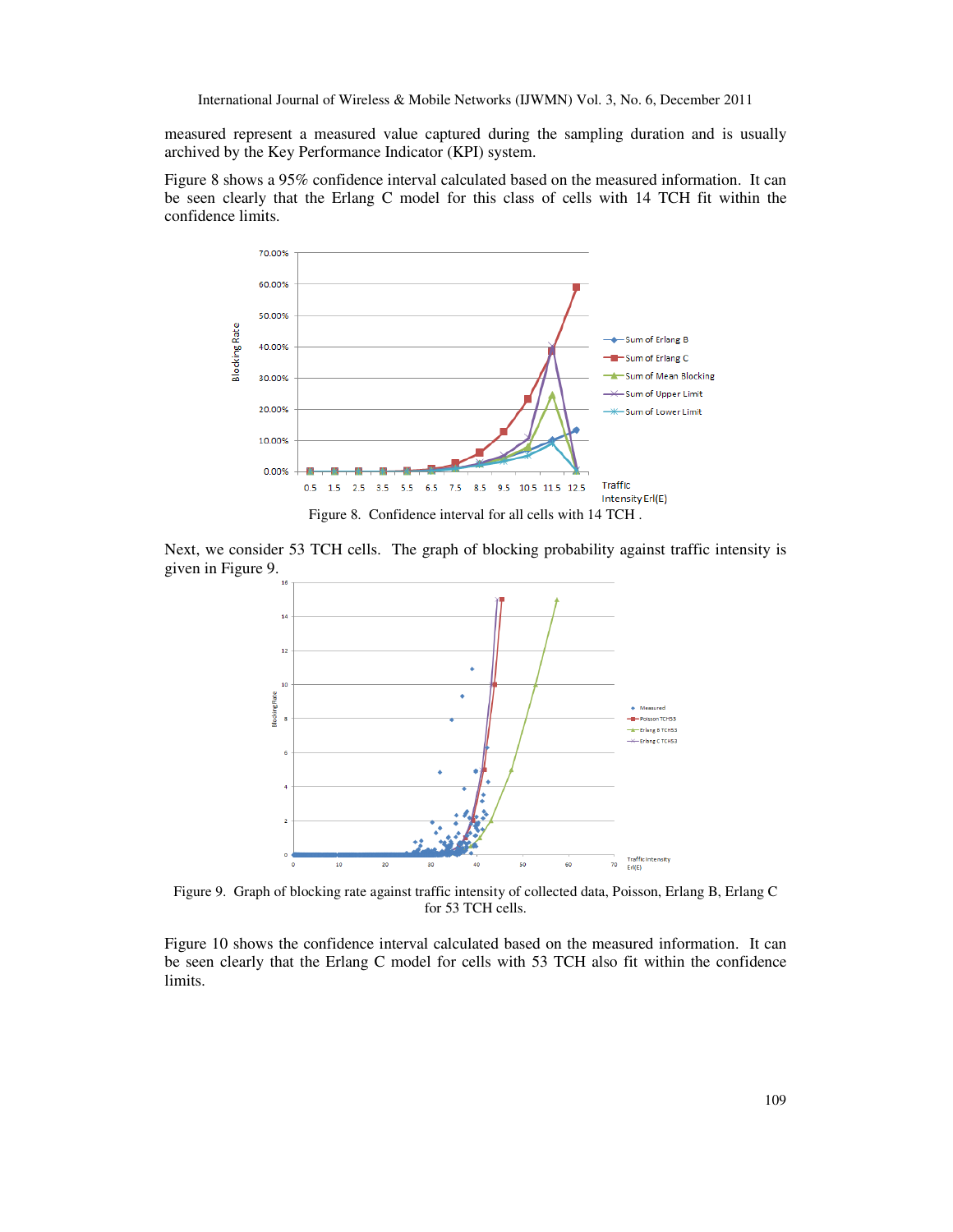

International Journal of Wireless & Mobile Networks (IJWMN) Vol. 3, No. 6, December 2011

Figure 10. Confidence interval for all cells with 53 TCH.

The distribution of samples with respect to the traffic bin each at an interval of 1 Erlang is shown in the form of a histogram in Figure 11. The measurement window is based on a 24-hour range sampled at interval of 60 minutes as a general rule. It can be seen that a normal bell shaped distribution is obtained.



Figure 11. Sample distribution for all cells with 53 TCH.

Based on the above, it can be said that the Erlang C model is appropriate for the studied network. The samples are evenly distributed on the network, and as 24-hour sampling is used, there are several samples with low traffic intensity. We also note that in some cases, Erlang C did not provide the best fit because of GSM features change the configuration of the cell dynamically and therefore it may happen that less traffic channels are available instantaneously thus causing more blocking. In Figure 12, we show the graph of traffic intensity against time for 53 TCH cell in a rural commercial area from Monday to Sunday.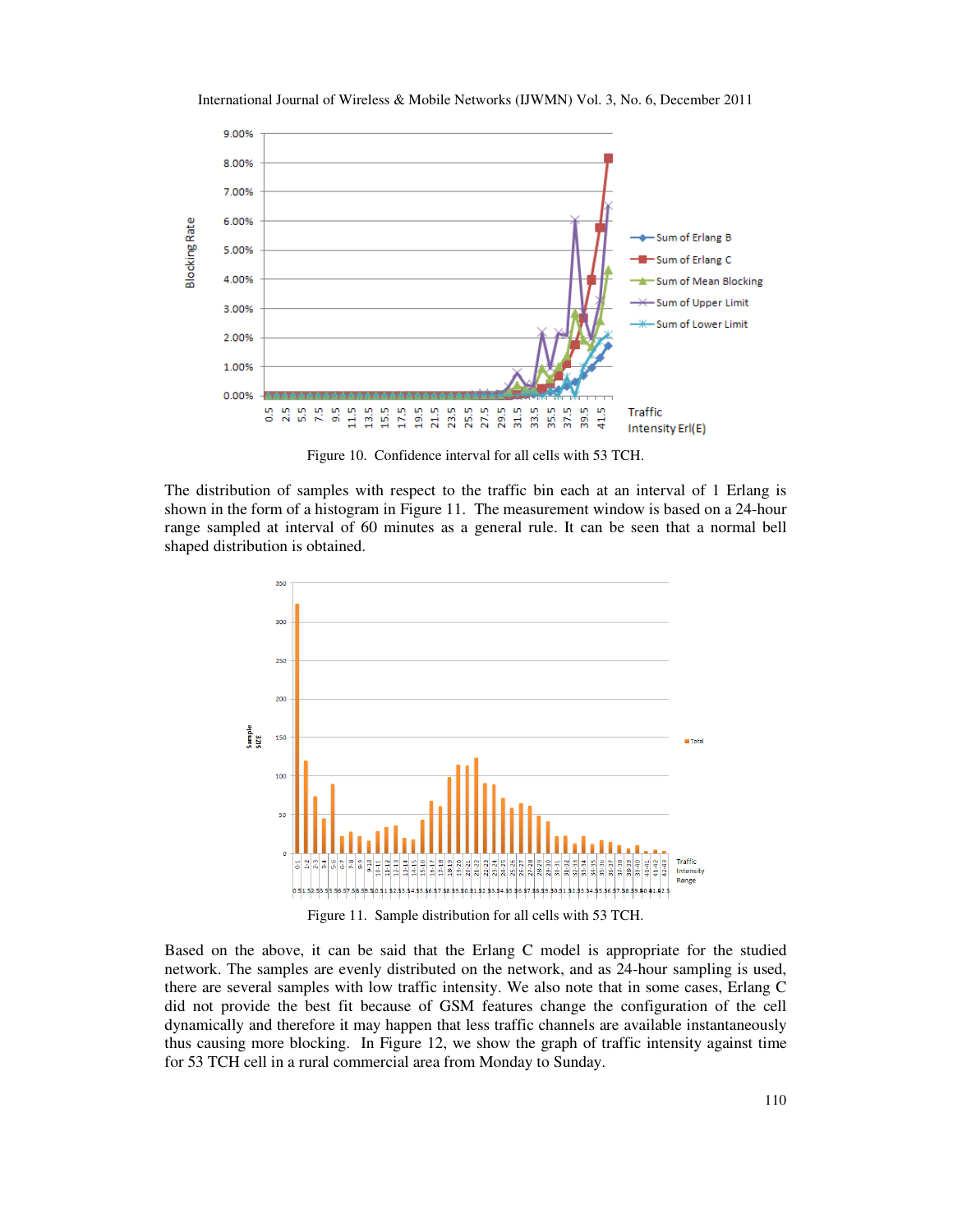



Figure 12. Traffic intensity against time for 53 TCH cell in a rural commercial area from Monday to Sunday.

# **5.2. Half Rate Traffic**

In Figures 13 to 16, the shaded boundaries indicate where half rate traffic is considered on the traffic plots. We observe that mixed traffic is triggered from solely normal full rate traffic to half rate traffic.

Figures 14, 15 and 16 indicate that the measured samples fit within the boundary for most cells. However for Figure 13 which considers cells with lower amount of channels, it is seen that some samples are still outside the boundary which is due to the limited amount of channels and GSM feature of dynamic channel allocation.



Figure 13. Graph of blocking rate against traffic intensity for 14 TCH with performance information and the acceptable range.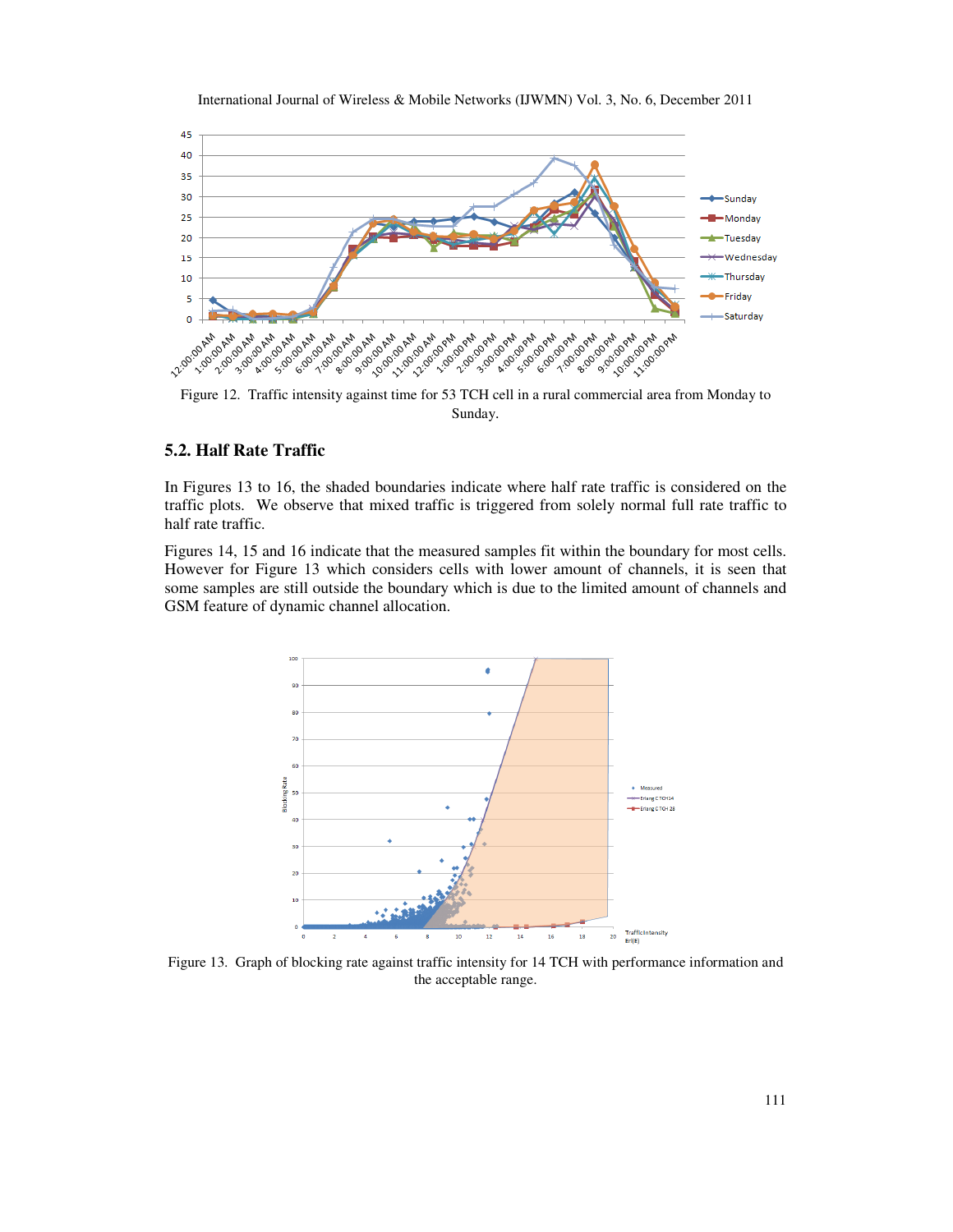International Journal of Wireless & Mobile Networks (IJWMN) Vol. 3, No. 6, December 2011



Figure 14. Graph of blocking rate against traffic intensity for 24 TCH with performance information and the acceptable range.



Figure 15. Graph of blocking rate against traffic intensity for 33 TCH with performance information and the acceptable range.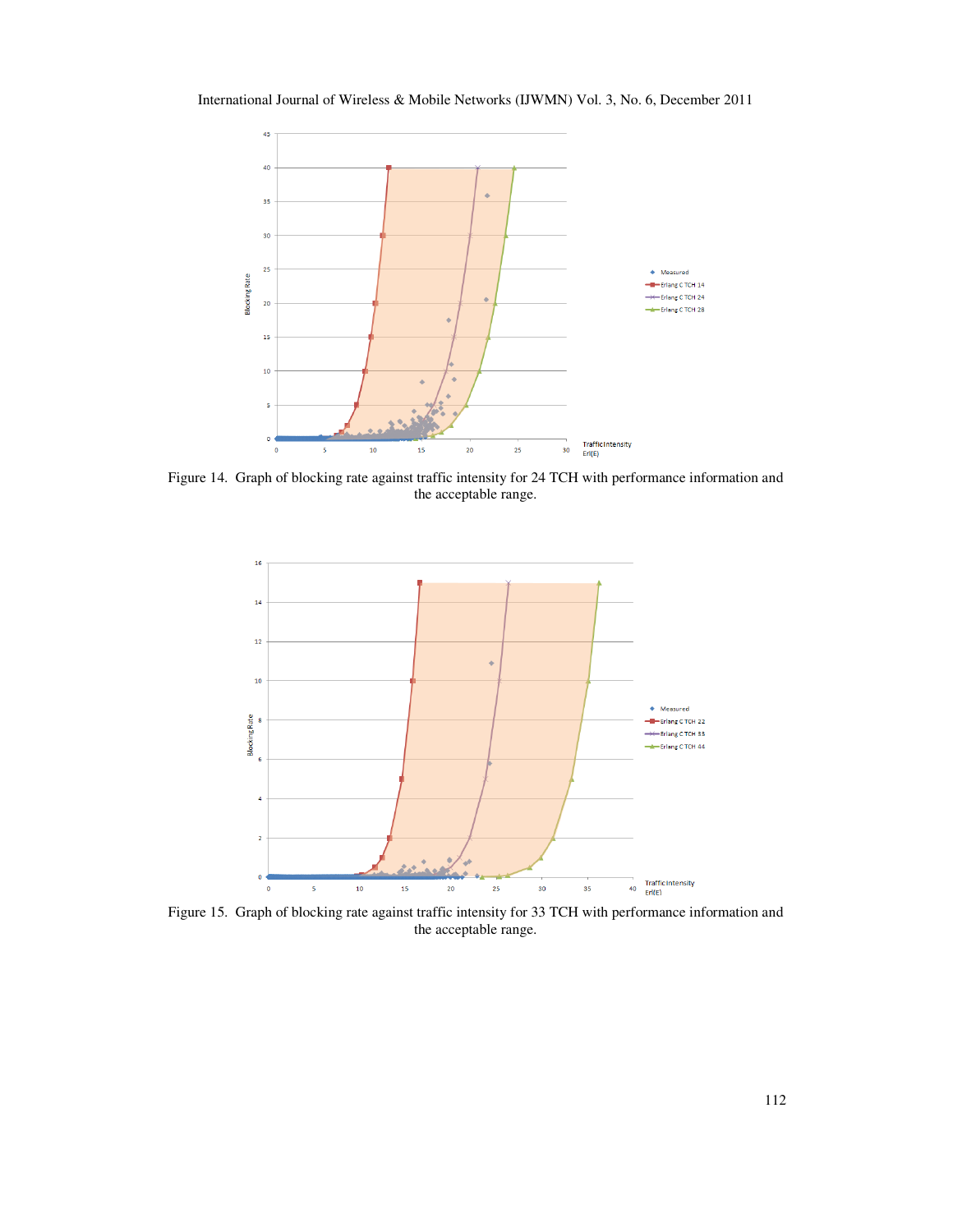

Figure 16. Graph of blocking rate against traffic intensity for 53 TCH with performance information and the acceptable range.

# **6. CONCLUSION**

We have observed that cells with more than 14 channels have a behaviour which show a good fit to Erlang C theoretical values. We also note that activation of GSM enhanced features such as GSM Half Rate speech codec does help the network by reducing blocking probabilities.

From the analysis, it can be concluded that the studied network is properly sized and the probability of high blocking is quite low and occurs only during the busiest hour, which is normal. The network operates within industry standards for Grade of Service which should lead to user satisfaction with respect to network accessibility.

 We note that new GSM features, which are traffic control measures, do provide a lot of benefits to cellular networks in the sense that they help to reduce blocking. When dynamic channel allocation is enabled, cell configuration is dynamic with respect to time and a dimensioning exercise becomes more difficult due to the number of channels being variable and subject to traffic load.

Smith et al. [15] and Tunnicliffe et al. [16] have mentioned that the real blocking faced on network with cells with low number of channel is less than the blocking predicted by the traffic model which they have considered. This is in line with the results which we have obtained. However, blocking depends on the number of subscribers and the arrival rate. Based on the observations obtained from our experimental work, we have found that both Erlang C and Poisson converge towards the same values as the number of resources increases for our model network. Furthermore, using Erlang C is proposed as it will give higher blocking values which would lead the operator to have extra capacity margins when relevant cell expansions are made.

## **REFERENCES**

- [1] Baky, S. and Ackroyd, M. (1981) "Teletraffic Analysis for Single-Cell Mobile Radio Telephone Systems" *IEEE Transactions on Communications*, vol. 29, no.3, pp298–304
- [2] Baky, S. and Ackroyd, M. (1982) "Teletraffic Analysis for Multicell Mobile Radio Telephone Systems" *IEEE Transactions on Communications*, vol. 30, no. 8, pp1905–1909
- [3] Everit, D. E. (1994) "Traffic Engineering of the Radio Interface for Cellular Mobile Networks" *Proceedings of the IEEE*, vol. 82, No. 9, pp1371-1382
- [4] Freeman, R. (2004) *Telecommunications System Engineering,* John Wiley & Sons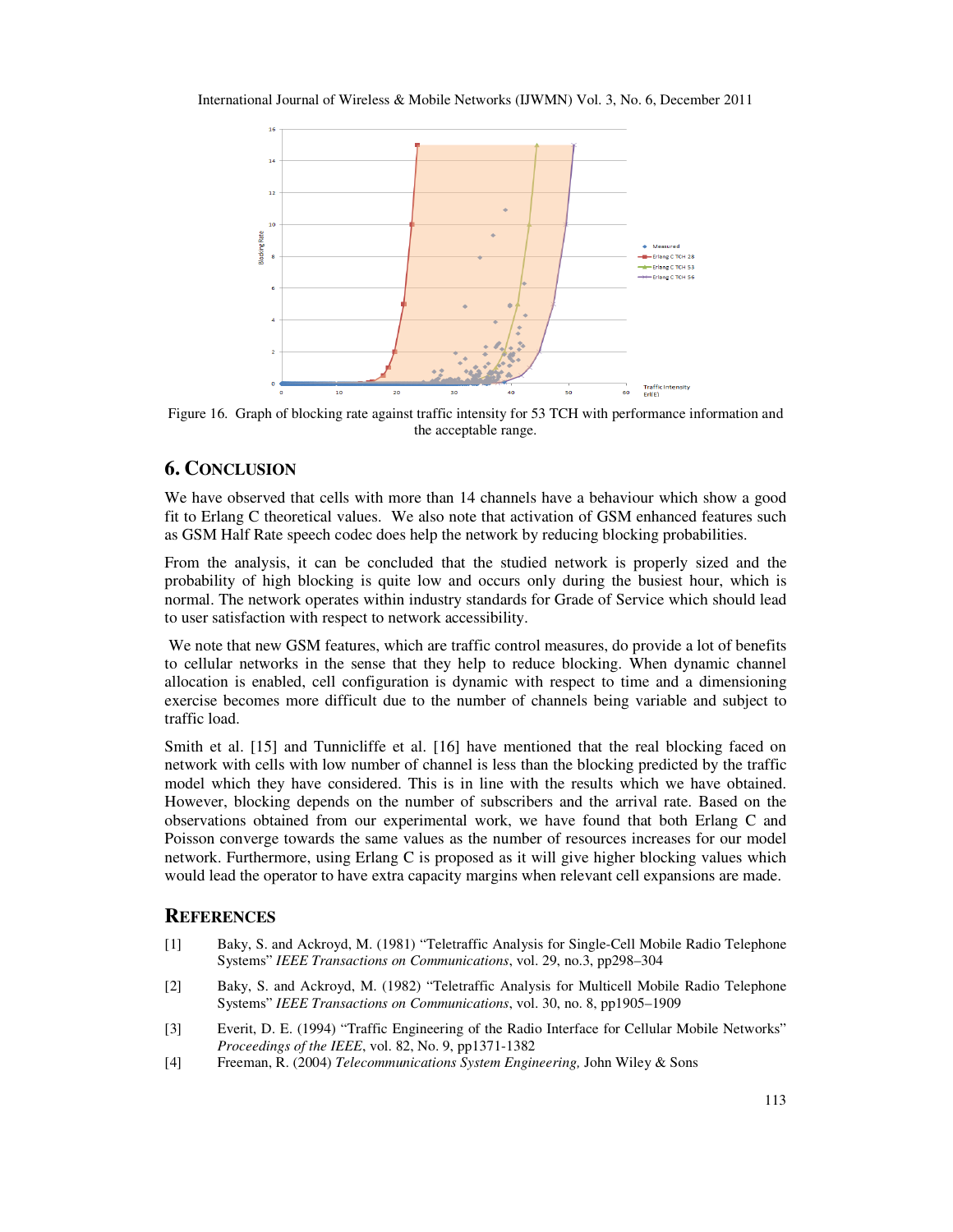- [5] Guerin, R. A. (1987) "Channel Occupancy Time Distribution in a Cellular Radio System" *IEEE Transactions on Vehicular Technology*, vol. 36, no. 3, pp89–99
- [6] Hillebrand, F. (2001) *GSM and UMTS: The Creation of Global Mobile Communication,* John Wiley & Sons
- [7] Jabbari, B. (1996) "Teletraffic Aspects of Evolving and Next Generation Wireless Communication Networks', *IEEE Personal Communications*, vol.3, no. 6, pp4-9
- [8] Jedrzycki, C. and V. C. M. Leung (1996) "Probability Distribution of Channel Holding Time in Cellular Telephony Systems", *Proceedings of the IEEE Vehicular Technology Conference*, vol. 1, 247 – 251
- [9] Karray, M. K. (2010) "Evaluation of the blocking probability and the throughput in the uplink of wireless cellular networks", *Proceedings of the International Conference on Communications and Networking*, pp1-8
- [10] Kolaczyk, E. D. (2010) *Statistical Analysis of Network Data: Methods and Models,* Springer
- [11] Nasser, N. (2006) "An acceptable trade-off between new call blocking and handoff call dropping probabilities in multimedia cellular networks", *Proceedings of the 4th Communication Networks and Services Research Conference*, pp69-75
- [12] Oancea, C. D. (2011) "GSM infrastructure used for data transmission", *Proceedings of the 7th International Symposium on Advanced Topics in Electrical Engineering*, pp1-4
- [13] Perkov, L., Klisura, A. and Pavkovic, N. (2011) "Recent Advances in GSM Insecurities" *Proceedings of the MIPRO 34th International Convention*, pp1502-1506
- [14] Rappaport, S. S. and Lon-Rong Hu (1994) "Microcellular Communication Systems with Hierarchical Macrocell Overlays: Traffic Performance Models and Analysis", *Proceedings of the IEEE*, vol. 82, no. 9, pp1383-1397
- [15] Smith, P. J., Sathyendran, A. and Murch, A. R., (1999) "Analysis of Traffic Distribution in Cellular Networks", *Houston, TX, USA: 49th IEEE Vehicular Technology Conference*, pp2075- 2079
- [16] Tunnicliffe, G. W., Murch, A. R., Sathyendran, A. and Smith, P. J., (1998) "Analysis of Traffic Distribution in Cellular Networks", *48th IEEE Vehicular Technology Conference IEEE*, pp1984- 1988
- [17] Information and Communication Technologies Authority of Mauritius ICTA., (2011) "Mobile Telephony Services and mobile penetration Rate", *http://www.icta.mu/market/mobile\_telephony.htm, Last Accessed 2011-12-17*
- [18] Lange, P. (2010) "Mauritius Telecoms, Mobile, Broadband and Forecasts", *http://www.budde.com.au/Research/Mauritius-Telecoms-Mobile-Broadband-and-Forecasts.html Last Accessed 2011-12-17*

#### **Acronyms**

| <b>BCCH</b>  | Broadcasting Control Channel (Control Info) |
|--------------|---------------------------------------------|
| <b>BSS</b>   | Base station subsystem                      |
| <b>GSM</b>   | Groupe Spécial Mobile                       |
| <b>KPI</b>   | Key Performance Indicator                   |
| <b>TCH</b>   | <b>Traffic Channels</b>                     |
| <b>TRX</b>   | Transmitter/Receiver (Transceiver)          |
| <b>PDCH</b>  | Packet Data Channel (Data Traffic)          |
| <b>SDCCH</b> | Slow Dedicated Control Channel (Signalling) |